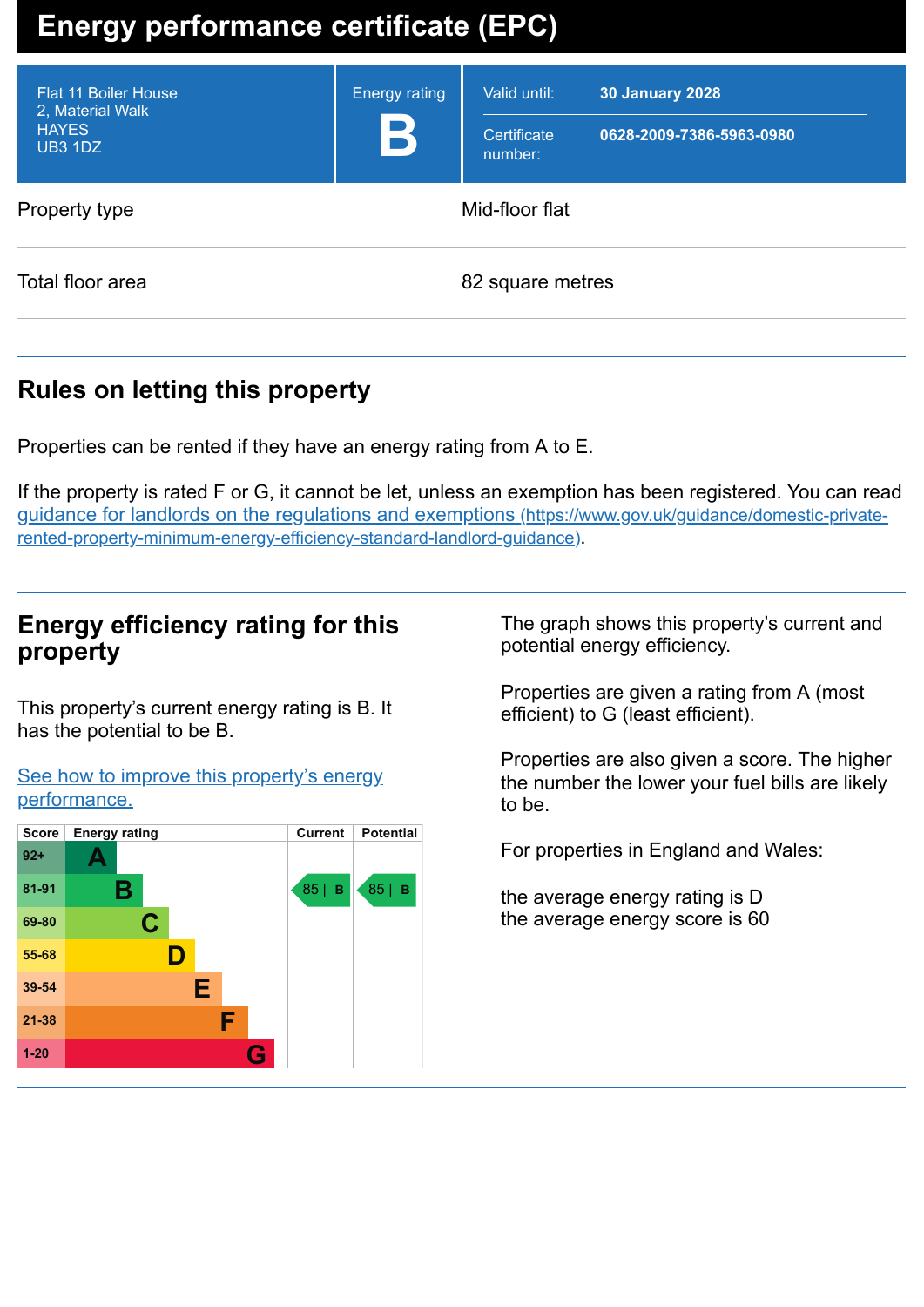### **Breakdown of property's energy performance**

This section shows the energy performance for features of this property. The assessment does not consider the condition of a feature and how well it is working.

Each feature is assessed as one of the following:

- very good (most efficient)
- good
- average
- poor
- very poor (least efficient)

When the description says "assumed", it means that the feature could not be inspected and an assumption has been made based on the property's age and type.

| <b>Feature</b>       | <b>Description</b>                                                      | Rating    |
|----------------------|-------------------------------------------------------------------------|-----------|
| Walls                | Average thermal transmittance 0.16 W/mÂ <sup>2</sup> K                  | Very good |
| <b>Windows</b>       | High performance glazing                                                | Very good |
| Main heating         | Community scheme                                                        | Very good |
| Main heating control | Charging system linked to use of community heating, programmer and TRVs | Good      |
| Hot water            | Gas boiler/circulator                                                   | Very good |
| Lighting             | Low energy lighting in all fixed outlets                                | Very good |
| Air tightness        | Air permeability 2.8 $m\hat{A}^3/h.m\hat{A}^2$ (as tested)              | Very good |
| Roof                 | (other premises above)                                                  | N/A       |
| Floor                | (other premises below)                                                  | N/A       |
| Secondary heating    | None                                                                    | N/A       |

#### **Primary energy use**

The primary energy use for this property per year is 90 kilowatt hours per square metre (kWh/m2).

| <b>Environmental impact of this</b><br>property                                                                                                                                     |                             | This property's<br>potential production                                                                                                                                        | 0.8 tonnes of CO2 |
|-------------------------------------------------------------------------------------------------------------------------------------------------------------------------------------|-----------------------------|--------------------------------------------------------------------------------------------------------------------------------------------------------------------------------|-------------------|
| This property's current environmental impact<br>rating is B. It has the potential to be B.<br>Properties are rated in a scale from A to G<br>based on how much carbon dioxide (CO2) |                             | By making the recommended changes, you<br>could reduce this property's CO2 emissions by                                                                                        |                   |
|                                                                                                                                                                                     |                             | 0.0 tonnes per year. This will help to protect<br>the environment.                                                                                                             |                   |
| they produce.<br>Properties with an A rating produce less CO2<br>than G rated properties.                                                                                           |                             | Environmental impact ratings are based on<br>assumptions about average occupancy and<br>energy use. They may not reflect how energy<br>is consumed by the people living at the |                   |
| An average household<br>produces                                                                                                                                                    | 6 tonnes of CO <sub>2</sub> | property.                                                                                                                                                                      |                   |
| This property produces                                                                                                                                                              | 0.8 tonnes of CO2           |                                                                                                                                                                                |                   |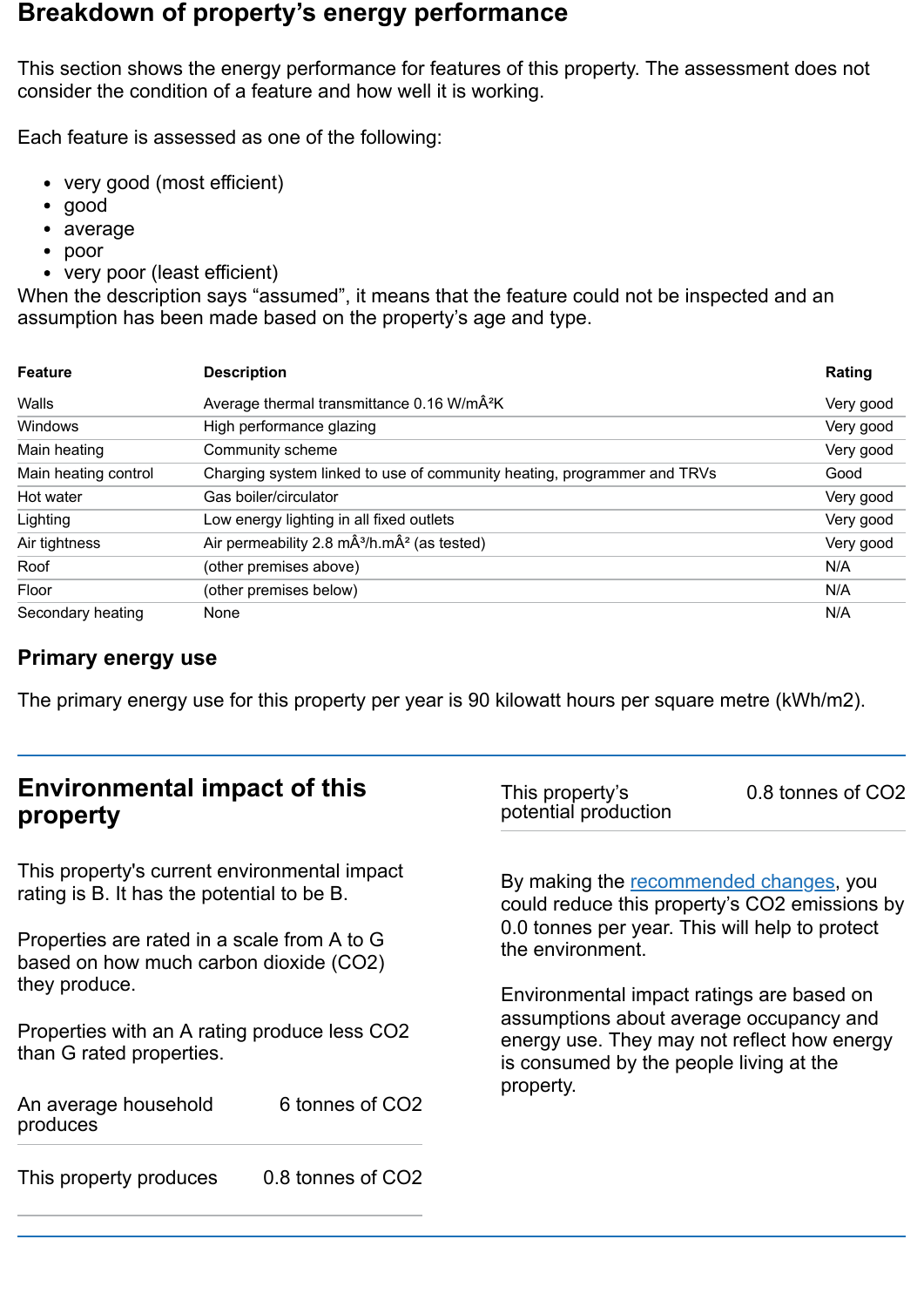### <span id="page-2-0"></span>**How to improve this property's energy performance**

The assessor did not make any recommendations for this property.

Simple Energy Advice has guidance on improving a property's energy use. [\(https://www.simpleenergyadvice.org.uk/\)](https://www.simpleenergyadvice.org.uk/)

#### **Paying for energy improvements**

Find energy grants and ways to save energy in your home. [\(https://www.gov.uk/improve-energy-efficiency\)](https://www.gov.uk/improve-energy-efficiency)

| <b>Estimated energy use and</b> |  |
|---------------------------------|--|
| potential savings               |  |

| <b>Estimated yearly</b><br>energy cost for this<br>property | £329    |
|-------------------------------------------------------------|---------|
| Potential saving                                            | $+$ (1) |

The estimated cost shows how much the average household would spend in this property for heating, lighting and hot water. It is not based on how energy is used by the people living at the property.

The estimated saving is based on making all of the [recommendations](#page-2-0) in how to improve this property's energy performance.

For advice on how to reduce your energy bills visit Simple Energy Advice [\(https://www.simpleenergyadvice.org.uk/\)](https://www.simpleenergyadvice.org.uk/).

### **Heating use in this property**

Heating a property usually makes up the majority of energy costs.

## **Estimated energy used to heat this property**

| Space heating | 1887 kWh per year |
|---------------|-------------------|
| Water heating | 2373 kWh per year |

#### **Potential energy savings by installing insulation**

The assessor did not find any opportunities to save energy by installing insulation in this property.

You might be able to receive Renewable Heat Incentive payments

[\(https://www.gov.uk/domestic-renewable-heat](https://www.gov.uk/domestic-renewable-heat-incentive)incentive). This will help to reduce carbon emissions by replacing your existing heating system with one that generates renewable heat. The estimated energy required for space and water heating will form the basis of the payments.